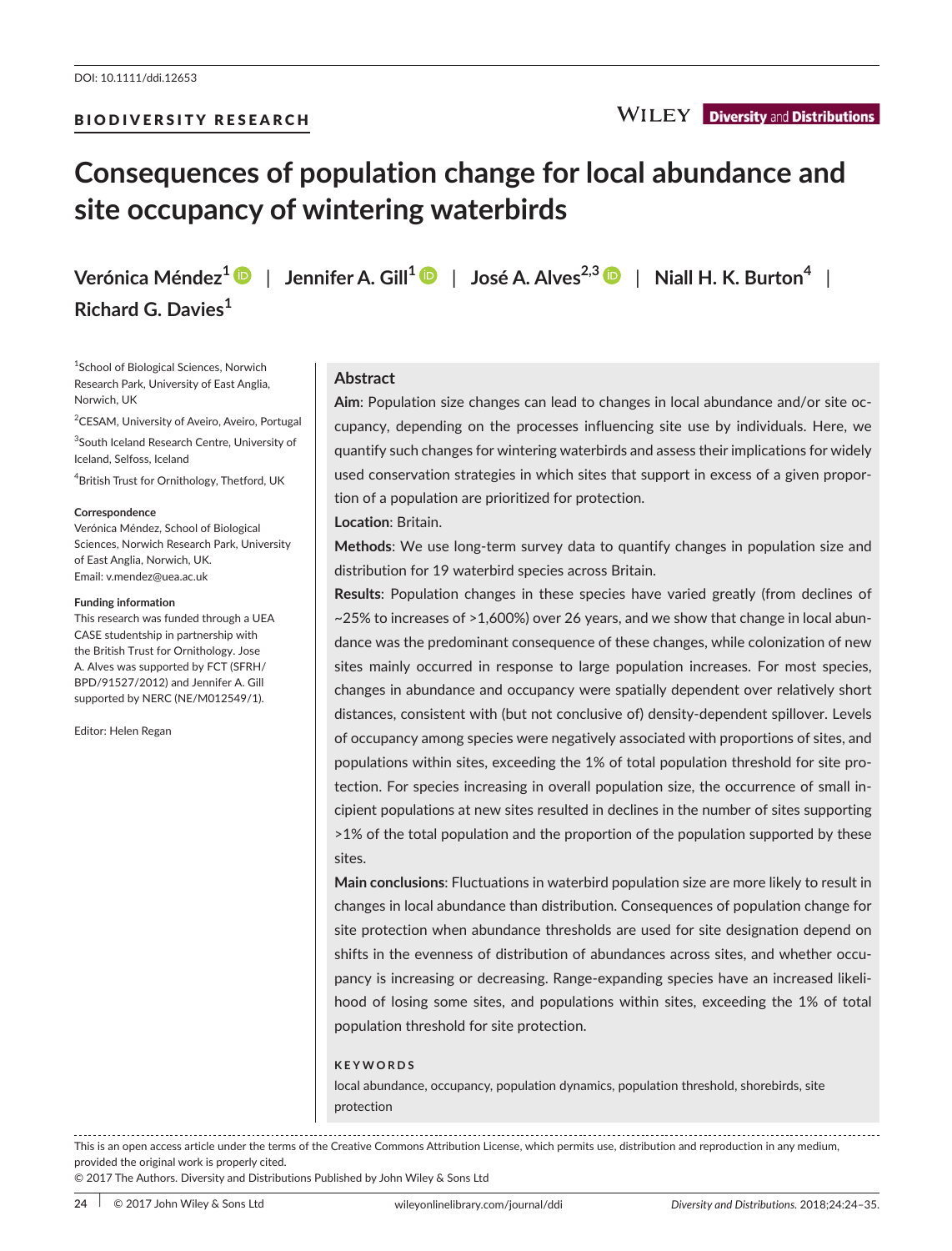## **1** | **INTRODUCTION**

Understanding the dynamic ecological processes through which species' distribution, site occupancy and abundances alter with changes in population size is a key issue in ecology and conservation (Borregaard & Rahbek, 2010; Gaston et al., 2000). In the face of increasing anthropogenic pressures on the planet, prioritizing the protection of sites supporting substantial and viable populations is a key component of species conservation interventions. Designating sites for protection is aimed at maintaining or enhancing important populations by alleviating within-site threats from land-use and exploitation, and thus prioritizing sites that support larger populations is a common feature of conservation strategies. Consequently, international and national conservation conventions and directives often use abundance criteria to identify important sites for protection. Abundance threshold criteria are highly effective tools for identifying areas of importance for species, but their sensitivity to changes in population sizes and associated changes in distribution is less clear. There is unequivocal evidence that species' range distributions, site occupancies and abundances are changing globally in response to changing habitat availability, direct exploitation, invasive species and climate change (Bellard, Bertelsmeier, Leadley, Thuiller, & Courchamp, 2012; Parmesan, 2006), but the consequences of these changes for site protection thresholds have not been explored.

Criteria for assessing the international importance of wetlands have been agreed by the Contracting Parties to the Ramsar Convention on Wetlands of International Importance (Ramsar Convention Bureau, 1988). Under criteria 5 and 6, respectively, a wetland is considered internationally important if it regularly supports at least 20,000 individuals of waterbirds or at least 1% of the individuals in a population of a species or subspecies of waterbirds. These abundance thresholds have also been followed in criteria used for the selection of Biological Sites of Special Scientific Interest (SSSIs; Drewitt et al., 2015) in the UK and Special Protection Areas (SPAs) (Stroud et al., 2001) in Europe. However, changes in distribution accompanying overall population changes can influence the number of sites qualifying for site designation and therefore the proportions of the population that are protected or unprotected at specific sites.

The dynamics of intraspecific abundance–occupancy relationships are central to how population changes play out in the numbers and locations of sites qualifying for site designation. A number of proposed mechanisms for positive intraspecific abundance–occupancy relationships indicate causality working in either or both directions (Borregaard & Rahbek, 2010; Gaston et al., 2000). For example, local abundances may drive changes in occupancy via density-dependent effects (Gaston, Blackburn, & Gregory, 1999), while metapopulation structures may counter the isolation of any given occupied patch and allow rescue effects (Gaston et al., 2000; Hanski, 1991). Alternatively, both abundance and occupancy may be simultaneously influenced by external drivers (Borregaard & Rahbek, 2010). Whether species are common or rare, expanding or contracting in range (Webb, Noble, & Freckleton, 2007), and the prevalence or not of time-lags between abundance and occupancy change, all influence the strength of

 **Diversity** and **Distributions**  $-WILEY$   $\frac{25}{25}$ 

temporal intraspecific abundance–occupancy relationships, making them highly variable and less consistently positive than interspecific relationships (Gaston et al., 1999). Migratory species such as wading birds may be viewed as a particular case where external drivers potentially act on both abundance and occupancy (e.g., at wintering sites) via impacts on overall population numbers occurring at a remote distance (e.g., at breeding sites, Newton, 1997).

The extent to which changes in abundance and/or occupancy are spatially dependent, for example as a result of density-dependent population spillover effects (Gaston, Blackburn, & Lawton, 1997; Gregory, 1998; Newton, 1997), has a bearing on which sites are likely to exceed threshold population numbers through time, as overall population size fluctuates (Gill et al., 2001). The consequences of population fluctuations for the proportions of populations and sites exceeding thresholds for protection will depend on the consequent changes in abundance and distribution across species' ranges.

Great Britain (hereafter "Britain") holds globally important numbers of waterbirds (Musgrove et al., 2011), attracted in large part because of its position on one of the major flyways for species breeding at higher latitudes, its relatively mild winters and its extensive areas of highly productive estuarine environments (van de Kam, Ens, Piersma, & Zwarts, 2004; Rehfisch et al., 2003). Numbers of non-breeding waterbirds on wetlands across the UK are monitored annually and so the importance of these sites for different populations can be assessed (Frost et al., 2016). Populations of many waterbird species have changed in recent decades (Frost et al., 2016), but the extent to which these changes are manifested as either changes in local abundance or site occupancy, and the implications for population and site protection for different species, remain uncertain.

Here, we use long-term abundance data for non-breeding waterbirds across Britain to examine the consequences of overall changes in wintering population sizes for changes in local abundance and/ or site occupancy for each species, and the extent to which these changes are spatially autocorrelated and thus likely to reflect local spillover effects. We go on to explore interspecific relationships between changes in abundance and occupancy with initial levels of population and occupancy across species. We then evaluate the consequences of variation in abundance and occupancy changes across species for the 1% population threshold and levels of population and site protection.

## **2** | **METHODS**

## **2.1** | **Data collection**

Our analyses encompass 19 species of waterbird whose UK wintering populations are monitored by the Wetland Bird Survey (WeBS, Frost et al., 2016). The species are all waders with the exception of shelduck (*Tadorna tadorna*), which (as elsewhere, e.g., Mendez et al., 2012) is included because of its high dependence on estuaries and its similarity in feeding ecology to waders. Under the WeBS monitoring scheme (and its predecessor schemes), synchronized monthly counts are carried out at wetlands of all habitat types across the UK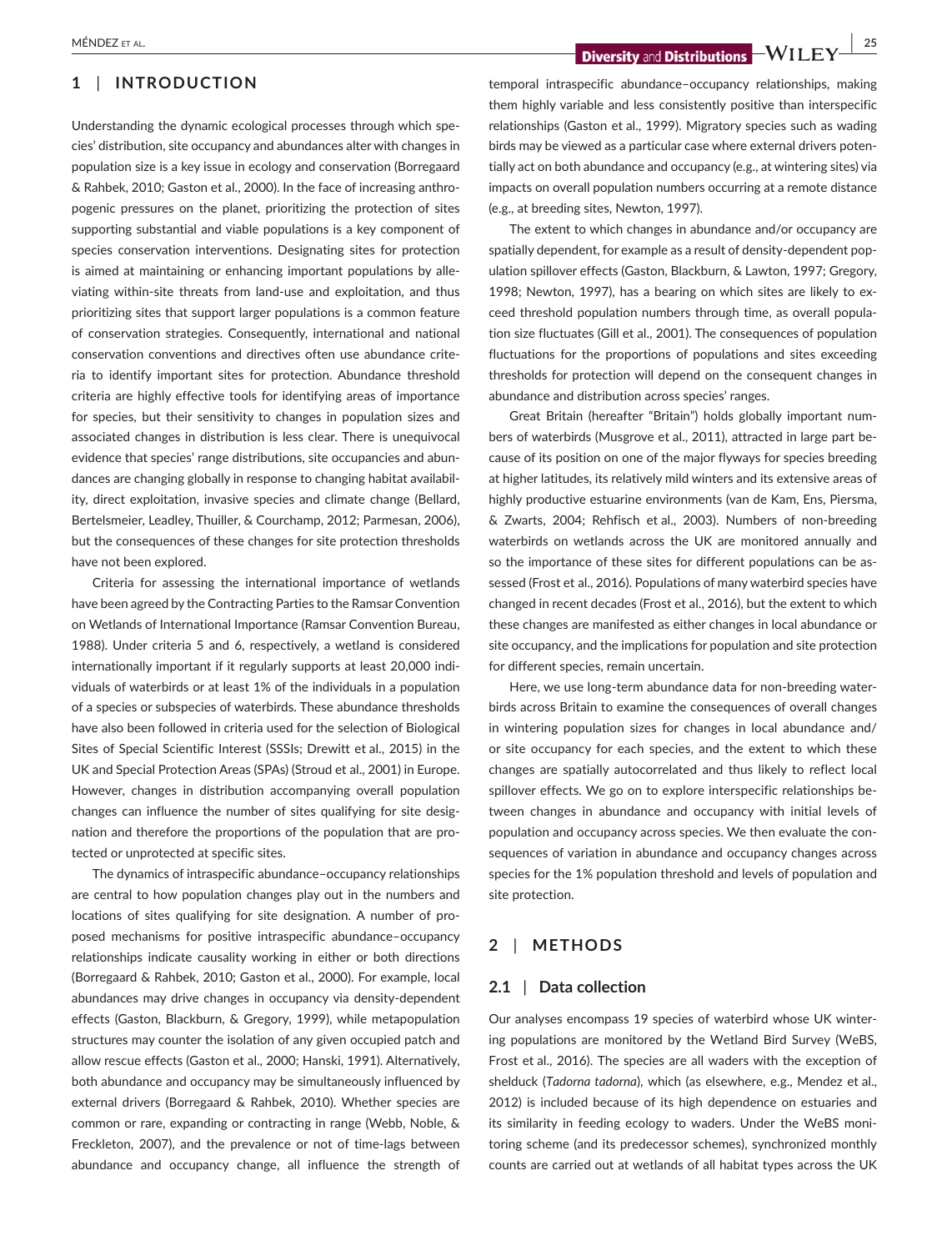# **26 WILEY Diversity** and Distributions

on predetermined dates, minimizing the likelihood of double-counting or missing individuals, and the resulting site and national totals for all species are published annually (Frost et al., 2016). National population estimates are periodically updated using these counts (e.g., Musgrove et al., 2011).

We used count data for 83 sites across Britain (Fig. S1) for which monthly counts were available annually between the winters of 1980/1981 and 2006/2007. Winter mean abundance for each species at each site was calculated using counts from November to February, when the numbers of birds using a site more accurately reflect stable non-breeding population numbers. For each species, wintering population size was calculated as the sum of the winter mean abundances (local populations) across sites. Note that these estimates do not equate to complete Great Britain population estimates (published in Musgrove et al. (2011)), and changes in population sizes on these 83 sites might differ slightly from published population trends (Frost et al., 2016). The 1% thresholds are measured from the wintering population estimates on our 83 sites and therefore also differ slightly from those used in the designation of Sites of Special Scientific Interest (SSSI), Special Protection Areas (SPAs) or Ramsar sites (e.g., Musgrove et al., 2011).

### **2.2** | **Data analysis**

To quantify changes in local abundance (i.e., number of individuals at a single site) and compare population changes across time between species, a five-year mean abundance at each site was calculated for two periods: at the start (1980/1981-1984/1985) and the end (2002/2003-2006/2007) of the time series. Five-year means are used in site designations to define numbers of a regularly occurring species (Stroud et al., 2001). Variation among population trends was firstly assessed using population growth indices, which provide a measure of population size on an arithmetic scale relative to one, and result from dividing the population size in the second time period by the population size in the first period.

To understand the consequences of population change for local abundances and site occupancy, we used Rank Occupancy-Abundance Profiles (ROAPs; Collins, Holt, Foster, Ollins, & Olt, 2009). ROAP uses a graphical representation of abundances across space, by displaying the distribution of local abundances and site occupancy. To generate a ROAP for a single species at a given time, all sites are ordered and ranked by the species' local abundance (here using five-year means, as described above), from the highest (site rank 1) to the lowest local abundance. The rank position of a given site is divided by the total number of sites (83) to determine its relative rank. This allows comparisons between species with different distributions (some species are present across the majority of sites whereas others have a more restricted distribution). Species-specific ROAPs can then be generated by plotting the local abundance at each site (*y*-axis) against the relative rank of the sites (*x*-axis) (Fig. S2).

To test for differences between ROAPs at different time periods, we used the nonparametric statistic *D\** (Collins et al., 2009), calculated as the area between the two ROAPs, that is the difference in

total population size between two time periods. Total population size was calculated as the sum of the local abundances across all sites for each time period (i.e., the area under each ROAP). Therefore, *D\** represents the number of birds gained/lost between two time periods. We tested for statistical significance of *D\** using a randomization protocol (Collins et al., 2009). For each pair of ROAPs, we combined the dataset of each time period into one, re-sampled the data 1,000 times, randomly assigning each abundance to a time period without replacement, and calculated *D\** for each randomization. This generates a statistical distribution of *D\** values that could have been generated by chance, given the observed data. We compared the empirical *D\** (increase or decrease) to the distribution generated from the randomizations and considered the results to be significantly different at  $\alpha$  = 0.05.

We then quantified the changes in local abundance and site occupancy resulting from changes in the overall population for each species. First, we divided the area between ROAPs into different sectors (Collins, 2009) according to where the lower ROAP intersects with the higher ROAP in the plot (Fig. S2). Changes in (1) site occupancy were assessed from the intersection between ROAPs on the *x*-axis and calculated as the sum of individuals at sites where a species had colonized or gone locally extinct between the two time periods. Changes in local abundance were explored for both maximum and intermediate local abundance. Changes in (2) maximum local abundance were quantified using the intersection between ROAPs and the *y*-axis, summing the populations at sites that, at the end of the time period, had higher/lower abundances than the maximum local abundance at the beginning of the time period. Changes in (3) intermediate local abundances were calculated as the sum of local populations that had not been included in the other two changes. Finally, all changes in local abundance and occupancy were transformed into proportions of the initial population. For example, to understand shifts in maximum local abundance between periods, we divided changes in maximum local abundance by *D\** and multiplied by the growth index previously calculated (% population change between 1980/1981-1984/1985 and 2002/2003-2006/2007), resulting in the proportionate amount by which the population had increased or decreased due to changes in maximum abundance.

ROAPs are not spatially explicit and hence reveal nothing about the spatial structuring of changes in abundance and/or occupancy of sites through time. However, such changes are expected to be spatially non-independent if they are the result of densitydependent spillover effects of abundance changes at a particular site or sites (Melles, Fortin, Lindsay, & Badzinski, 2011; Newton, 1997). In other words, it is likely that newly colonized sites or sites showing abundance increases are in geographical proximity to each other, as is common with range-expanding (or -contracting) systems (Bartón, Phillips, Morales, & Travis, 2009; Yvonne, Mark, Collingham, Hill, & Huntley, 1996). To test this, we looked for evidence of positive spatial autocorrelation in the distribution of changes across sites using Moran's *I* correlograms. Sites lying within a lag distance were defined as neighbours using a binary weighting matrix for each distance class, using the *ncf* package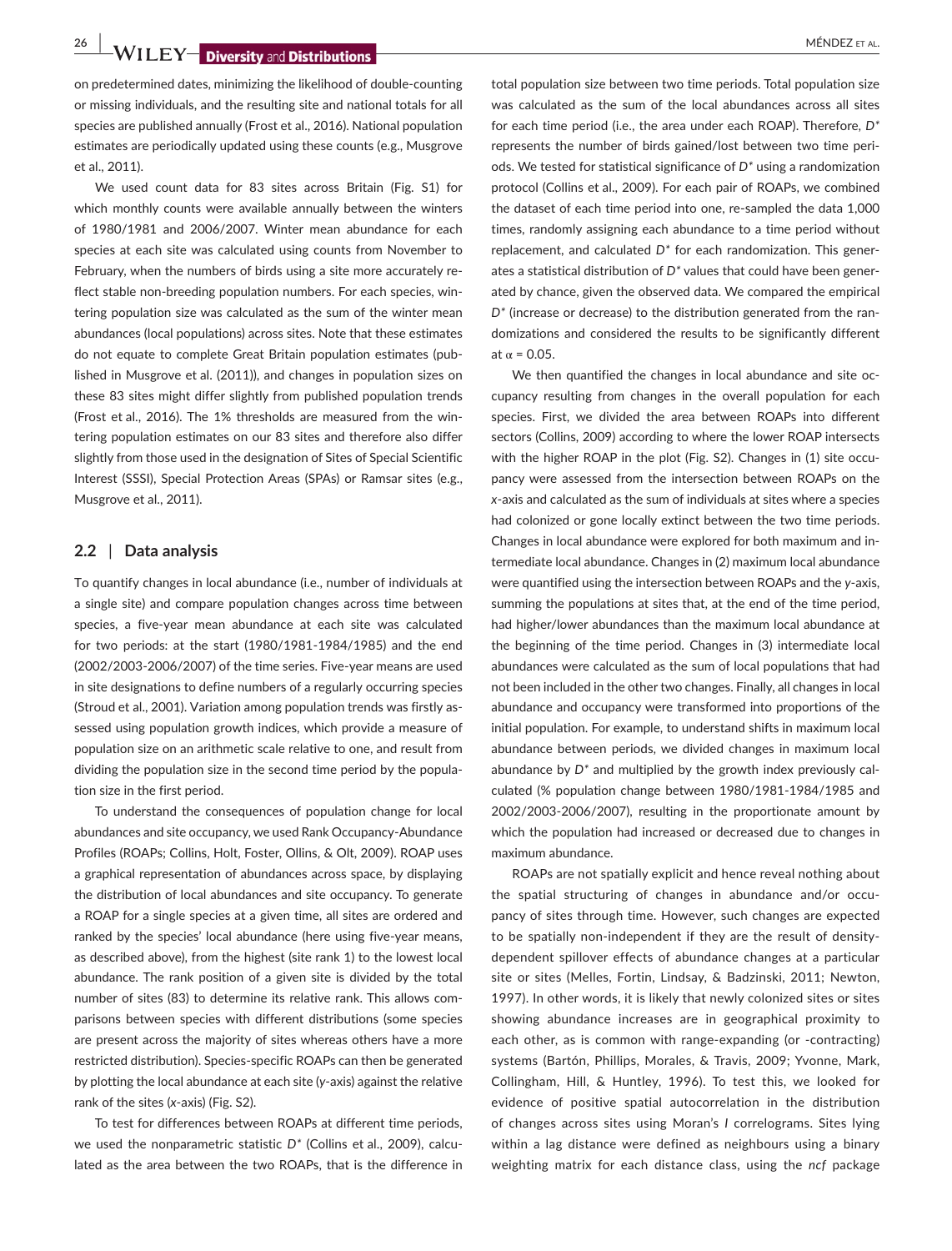|                                                                                                                                                                                                                                                                                                                                                                                                                                                                                                                                                                                                  |                                 |                    |           |                 | % change in:            |                      |                           |           |
|--------------------------------------------------------------------------------------------------------------------------------------------------------------------------------------------------------------------------------------------------------------------------------------------------------------------------------------------------------------------------------------------------------------------------------------------------------------------------------------------------------------------------------------------------------------------------------------------------|---------------------------------|--------------------|-----------|-----------------|-------------------------|----------------------|---------------------------|-----------|
| <b>Species</b>                                                                                                                                                                                                                                                                                                                                                                                                                                                                                                                                                                                   | Species code                    | Initial population | ەً        | p               | <b>Total population</b> | abundance<br>Maximum | Intermediate<br>abundance | Occupancy |
| Avocet (Recurvirostra<br>avosetta)                                                                                                                                                                                                                                                                                                                                                                                                                                                                                                                                                               | $\geqslant$                     | 327                | 5,525     | $1001 -$        | 1,690                   | 829.05               | 636.39                    | 224.85    |
| Bar-tailed godwit (Limosa<br>(lapponica                                                                                                                                                                                                                                                                                                                                                                                                                                                                                                                                                          | $\mathsf{B}^{\mathsf{d}}$       | 38,092             | $-3,322$  | $\ddot{c}$      | $\sim$                  | 7.85                 | $-16.58$                  | 0.005     |
| Black-tailed godwit (Limosa<br>limosa)                                                                                                                                                                                                                                                                                                                                                                                                                                                                                                                                                           | $\geq$                          | 4,060              | 16,971    | 500.5           | 418                     | 214.67               | 187.16                    | 16.15     |
| Curlew (Numenius arquata)                                                                                                                                                                                                                                                                                                                                                                                                                                                                                                                                                                        | $\Xi$                           | 43,422             | 18,891    | ,009            | 43                      | 4.29                 | 39.04                     | 0.16      |
| Dunlin (Calidris alpina)                                                                                                                                                                                                                                                                                                                                                                                                                                                                                                                                                                         | $\frac{\mathsf{c}}{\mathsf{d}}$ | 357,848            | $-27,661$ | $36$            | $\frac{8}{1}$           | 1.13                 | $-8.86$                   | $\circ$   |
| Spotted redshank (Tringa<br>erythropus)                                                                                                                                                                                                                                                                                                                                                                                                                                                                                                                                                          | $\overleftarrow{\sigma}$        | 41                 | $11\,$    | .20             | 27                      | $-7.31$              | 31.7                      | 2.43      |
| Greenshank (Tringa nebularia)                                                                                                                                                                                                                                                                                                                                                                                                                                                                                                                                                                    | $\frac{1}{60}$                  | 136                | 92        | 015             | 67                      | 19.63                | 44.36                     | 2.90      |
| Golden plover (Pluvialis<br>apricaria)                                                                                                                                                                                                                                                                                                                                                                                                                                                                                                                                                           | 99                              | 19,329             | 107,026   | 500.5           | 554                     | 274.75               | 278.79                    | 0.15      |
| Grey plover (Pluvialis<br>squatarola)                                                                                                                                                                                                                                                                                                                                                                                                                                                                                                                                                            | $\mathbb{S}^0$                  | 18,297             | 13,922    | .005            | 76                      | 13.72                | 62.37                     | $-0.01$   |
| Knot (Calidris canutus)                                                                                                                                                                                                                                                                                                                                                                                                                                                                                                                                                                          | $\widetilde{\Xi}$               | 189,824            | 55,844    | .24             | 29                      | 3.03                 | 26.38                     | $\circ$   |
| Lapwing (Vanellus vanellus)                                                                                                                                                                                                                                                                                                                                                                                                                                                                                                                                                                      | $\overline{\phantom{0}}$        | 76,074             | 125,535   | $-001$          | 165                     | 50.96                | 114.04                    | $\circ$   |
| Oystercatcher (Haematopus<br>ostralegus)                                                                                                                                                                                                                                                                                                                                                                                                                                                                                                                                                         | OC                              | 196,028            | 32,350    | 29              | 16                      | 7.01                 | 9.48                      | 0.0005    |
| Purple sandpiper (Calidris<br>maritima)                                                                                                                                                                                                                                                                                                                                                                                                                                                                                                                                                          | Sd                              | 557                | $-147$    | $22$            | $-26$                   | $-45.6$              | 19.03                     | $\circ$   |
| Redshank (Tringa totanus)                                                                                                                                                                                                                                                                                                                                                                                                                                                                                                                                                                        | さん                              | 51,349             | 17,027    | .037            | 33                      | 3.36                 | 29.78                     | 0.005     |
| Ringed plover (Charadrius<br>hiaticula)                                                                                                                                                                                                                                                                                                                                                                                                                                                                                                                                                          | ę                               | 5,757              | $-123$    | 43              | $\sim$                  | 3.634                | $-5.76$                   | $\circ$   |
| Ruff (Calidris pugnax)                                                                                                                                                                                                                                                                                                                                                                                                                                                                                                                                                                           | E                               | 120                | 56        | .24             | 47                      | 16.66                | 30                        | $\circ$   |
| Sanderling (Calidris alba)                                                                                                                                                                                                                                                                                                                                                                                                                                                                                                                                                                       | SS                              | 3,979              | 3,122     | .035            | $78$                    | 11.3                 | 66.67                     | 0.47      |
| Shelduck (Tadorna tadorna)                                                                                                                                                                                                                                                                                                                                                                                                                                                                                                                                                                       | <b>US</b>                       | 69,160             | $-17,859$ | $\overline{11}$ | $-26$                   | $-29.79$             | 3.95                      | 0.01      |
| Turnstone (Arenaria interpres)                                                                                                                                                                                                                                                                                                                                                                                                                                                                                                                                                                   | $\mathrel{\sharp}$              | 9,331              | 329       | $\overline{4}$  | 4                       | 0.39                 | 3.12                      | 0.01      |
| Initial population is the sum of all individuals across all sites. D* is the difference in population abundance between the two time periods and represents the number of individuals lost (with negative sign) or gained<br>The percentage change is calculated in relation to the initial population abundance and indicates the total population change and the changes in maximum and intermediate local abundances and site<br>The p values are derived using a randomization protocol by comparing empirical D* with the random distribution of D*.<br>between time periods.<br>occupancy. |                                 |                    |           |                 |                         |                      |                           |           |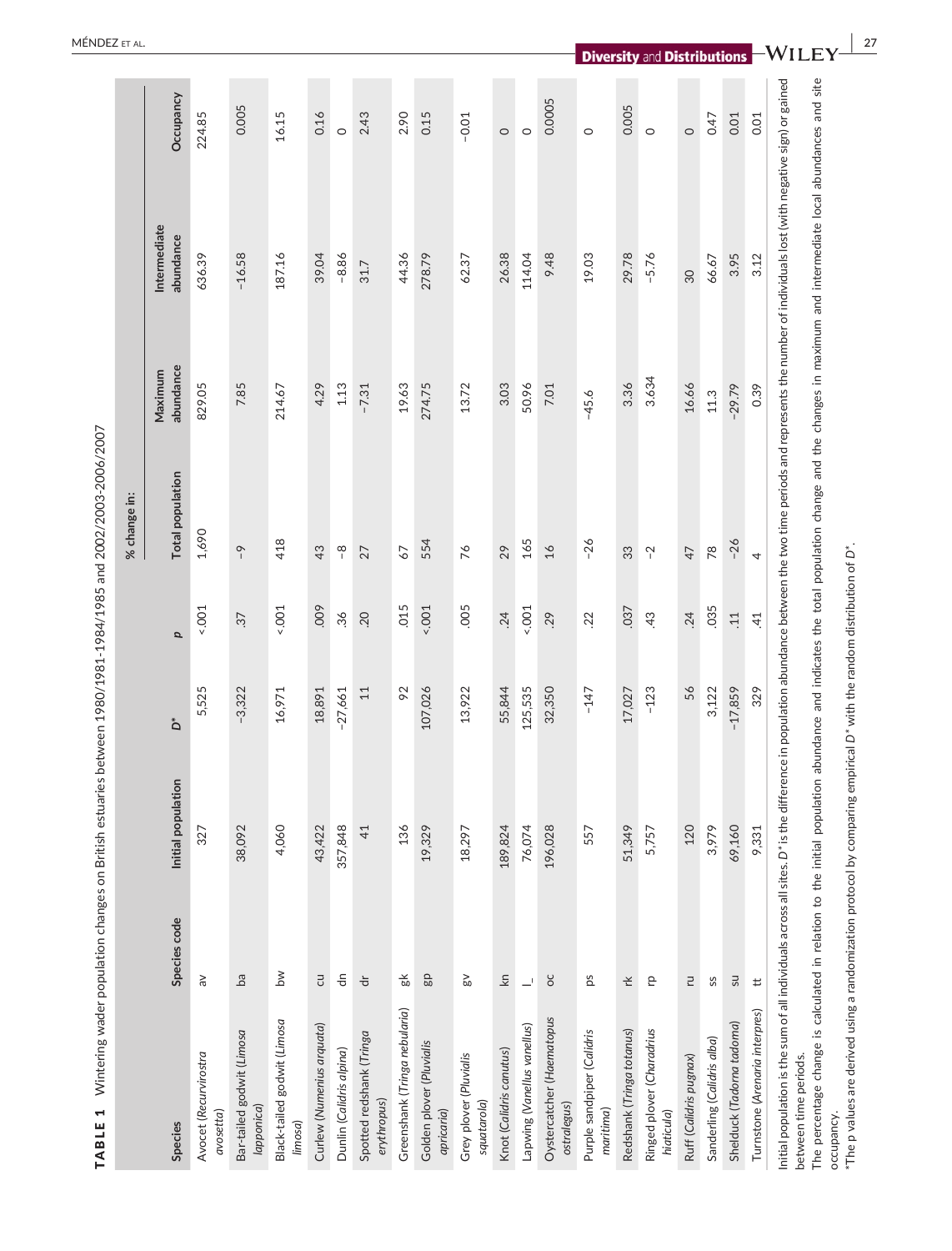**28 WILEY Diversity and Distributions** 

(Bjornstad, 2016). We investigated changes in abundance and occupancy separately, in both cases carrying out a sensitivity analysis using lag distance intervals of 0–40, 40–80 and 80–120 km. In each case, significant positive Moran's *I* (*p* < .05) at shorter pairwise site distance intervals up to 120 km was taken as an indication of local spillover effects. We do not explore the occasional incidence of significant negative Moran's *I* as negative autocorrelation was not of interest here, and occurred mostly at intermediate- to long-distance intervals. Similarly, because of the focus of interest on short-distance autocorrelation, we did not use global Moran's *I* tests. Given that large differences in absolute abundance change between neighbouring sites as a result of site-area effects could potentially swamp any signal of spatial autocorrelation in population changes, we re-assigned change scores for sites as abundance increase =+1; abundance decrease =−1; no change = 0.

We examined interspecific trends in intraspecific change in local abundances and site occupancy in relation to overall population change using Spearman's rank correlations. To understand how changes in occupancy and population size lead to changes in proportions of populations and sites qualifying for protection, we examined

the relationship between numbers of sites occupied by species in each time period and the proportions of sites, and total proportions of populations within those sites, exceeding the 1% population threshold for site protection. All analyses were conducted in R (R Core Team 2014).

# **3** | **RESULTS**

## **3.1** | **Variation in population trends**

Populations of the 19 waterbird species fluctuated by varying amounts between 1980/1981-1984/1985 and 2002/2003-2006/2007. Five species declined over this period, with the greatest losses occurring in purple sandpiper (*Calidris maritima*) and shelduck (both declined by ~25%). Conversely, avocet (*Recurvirostra avosetta*), golden plover (*Pluvialis apricaria*) and black-tailed godwit (*Limosa limosa*) experienced the greatest population increases, of 1,690%, 554% and 418% of the initial population sizes, respectively (Table 1).

Nine of the 19 species showed statistically significant differences between ROAPs in 1980/1981-1984/1985 and 2002/2003-2006/2007



FIGURE 1 Rank occupancy-abundance profiles (ROAP) at two time periods, 1980/1981-1984/1985 (filled circles) and 2002/2003- 2006/2007 (open circles), for all species that showed significant population changes (*D*\*—see Table 1). Local abundance was measured as the five-year mean abundance of winter means for the two time periods at each site. Relative rank was calculated by dividing the rank order of sites by the total number of sites surveyed (*n* = 83). Each site in which the species was present is represented by a single point. For ease of interpretation, sites where species were not present (local abundance=0) are not shown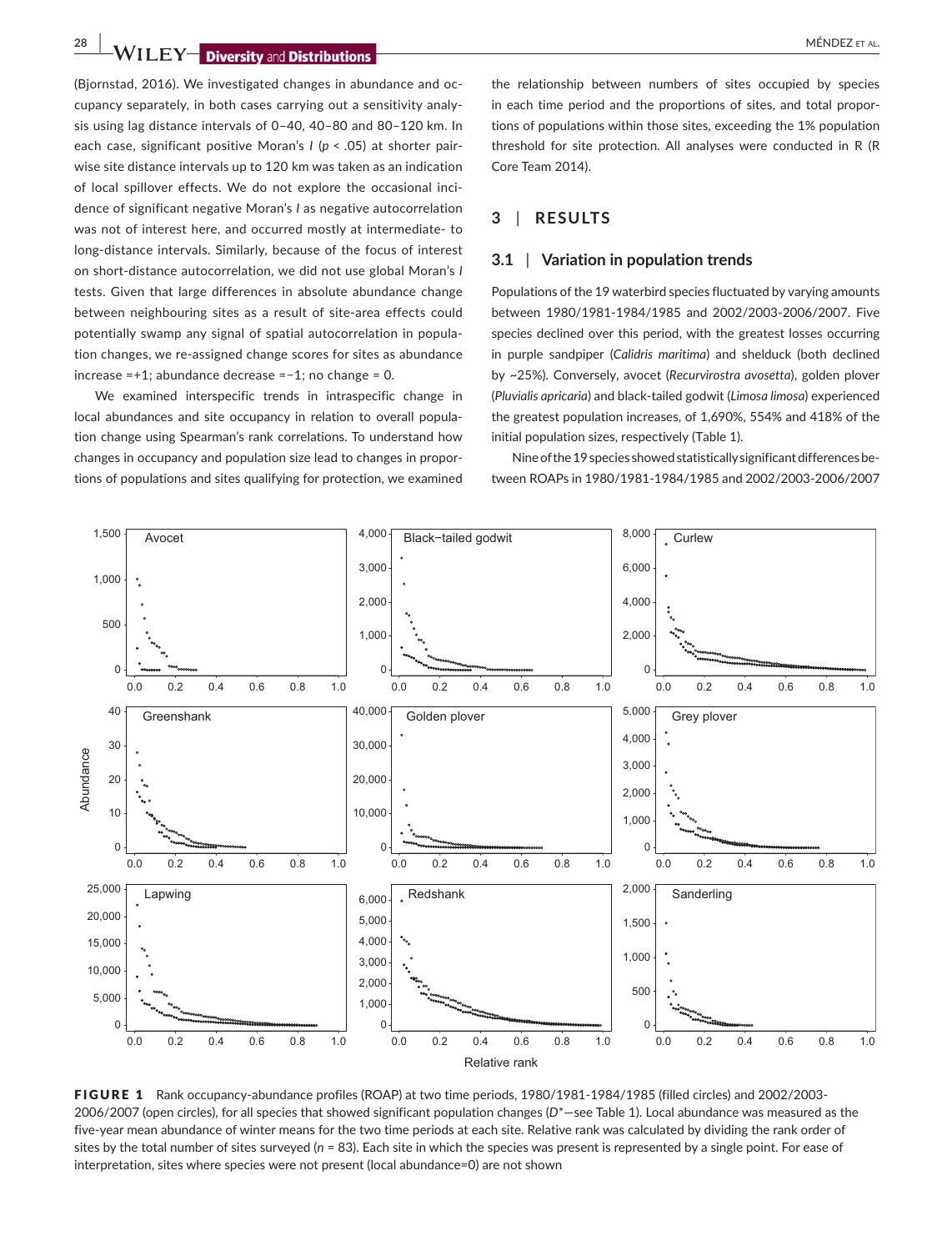(Table 1), all having increased population sizes over this period (Figure 1). Black-tailed godwit showed the greatest increase in wintering site occupancy (25 new sites, with local abundances up to approximately 100 individuals), followed by avocet (15 new sites, with local abundances ranging from a few individuals to 200). Other species that also occupied new sites during this period were greenshank (*Tringa nebularia*), golden plover and sanderling (*Calidris alba*). Grey plover (*Pluvialis squatarola*) was the only species that increased significantly in population size but decreased in site occupancy, being present at five fewer sites in 2002/2003-2006/2007 than in 1980/1981-1984/1985 (Figure 1). Common species such as curlew (*Numenius arquata*), redshank (*Tringa totanus*) and lapwing (*Vanellus vanellus*) were present in at least 90% of the sites considered in this study (Figure 1).

# **3.2** | **Consequences of population change for changes in local abundance and site occupancy**

Overall, changes in wintering populations have largely resulted in changes in local abundances rather than changes in site occupancy, with only four species showing changes in occupancy of >2% (Table 1). Of the species with statistically significant *D\**, most of the population increase was manifested as increases in local abundances, both maximum and intermediate, rather than in site occupancy (Table 1). Wintering populations of avocet and black-tailed godwit increased their maximum local abundances by 829% and 215%, respectively, between time periods. For the remaining species with significant *D\**, changes in intermediate local populations were greater than changes in maximum local abundance (Table 1). Although the number of sites occupied by some species has changed greatly (e.g*.,* black-tailed godwit and avocet), local abundances in colonized sites were mostly small in comparison to the increases in local abundances in sites already occupied (Table 1, Figure 1). While bar-tailed godwit and shelduck both experienced declines in overall population size, these were not statistically significant and their site occupancy increased slightly through time (Table 1).

Sensitivity analyses for the spatial autocorrelation tests showed that all three distance class intervals gave very similar results; hence, for brevity, we report results using only the 40 km interval. The correlograms revealed significant positive spatial autocorrelation at one or more of the three shortest lag distance intervals for eight species showing an overall population increase (circles in Figure 2) and three experiencing an overall population decline (triangles in Figure 2). Six species that increased in site occupancy showed significant spatial autocorrelation at one or more of the first three distance class intervals, and one (spotted redshank, *Tringa erythropus*) showed spatial autocorrelation at intermediate distance intervals (>120 km) (circles in Figure 3). Of the species showing a decline in the number of sites occupied, only purple sandpiper showed significant spatial autocorrelation at one or more of the first three distance class intervals (triangles in Figure 3). One species (ruff, *Calidris pugnax*) showed significant short-scale spatially autocorrelated changes in occupancy with no changes in the total number of sites occupied.

## **3.3** | **Correlates of population change**

There was no significant correlation between changes in maximum or intermediate local abundance and initial population size (Figure 4a,d). However, for species with significant changes in population size (*D\**), those with smaller initial population sizes showed significantly greater changes in site occupancy (Figure 4g), and those that initially occupied fewer sites had significantly greater changes in maximum and intermediate local abundances and site occupancy (Figure 4b,e,h). Therefore, for species with significant changes in population size, those that were initially rare have colonized larger numbers of new sites.

Changes in local abundances—maximum and intermediate were significantly positively correlated with total population change; the greater the total population change, the greater the change in local abundance (Figure 4c,f). This correlation was consistent for analyses including all species and those excluding species with non-significant *D\**. In contrast, there was no significant correlation between changes in site occupancy and total population change (Figure 4i).

## **3.4** | **Consequences of occupancy and population changes for population thresholds**

We found that total occupancy is strongly negatively associated with the proportion of sites where numbers exceeded 1% of the defined total population across the 83 sites studied (Fig. S3a), and with the total proportion of the population occurring within these sites (Fig. S3b). Nevertheless, a high proportion of the wintering populations (>75%) of individual species were supported on sites where numbers exceeded 1% of the defined total population in the given time period. However, changes in population size and associated changes in local abundance and site occupancy in these wintering populations have resulted in changes in the number of sites exceeding this 1% threshold, and thus changes in the total proportion of the population that might be targeted for protection using such a threshold (Figures 5 and 6). The proportion of sites (and proportion of the population in these sites) exceeding the 1% of the defined total population has decreased for eight species and, with the exception of ringed plover (*Charadrius hiaticula*), all are species that have experienced increases in their population size (bottom left quadrant in Figure 6). In contrast, increases in the proportion of sites (and proportion of the population in these sites) where numbers exceeded 1% of the defined total population have been observed for eight other species, three of which have shown overall declines in their population size (top right, Figure 6). For only two species (with contrasting population changes) has the proportion of population in sites above the threshold decreased while the number of sites above the threshold increased (top left, Figure 6). No species showed a decrease in the number of sites above the threshold combined with an increased proportion of population in sites above the threshold (bottom right, Figure 6).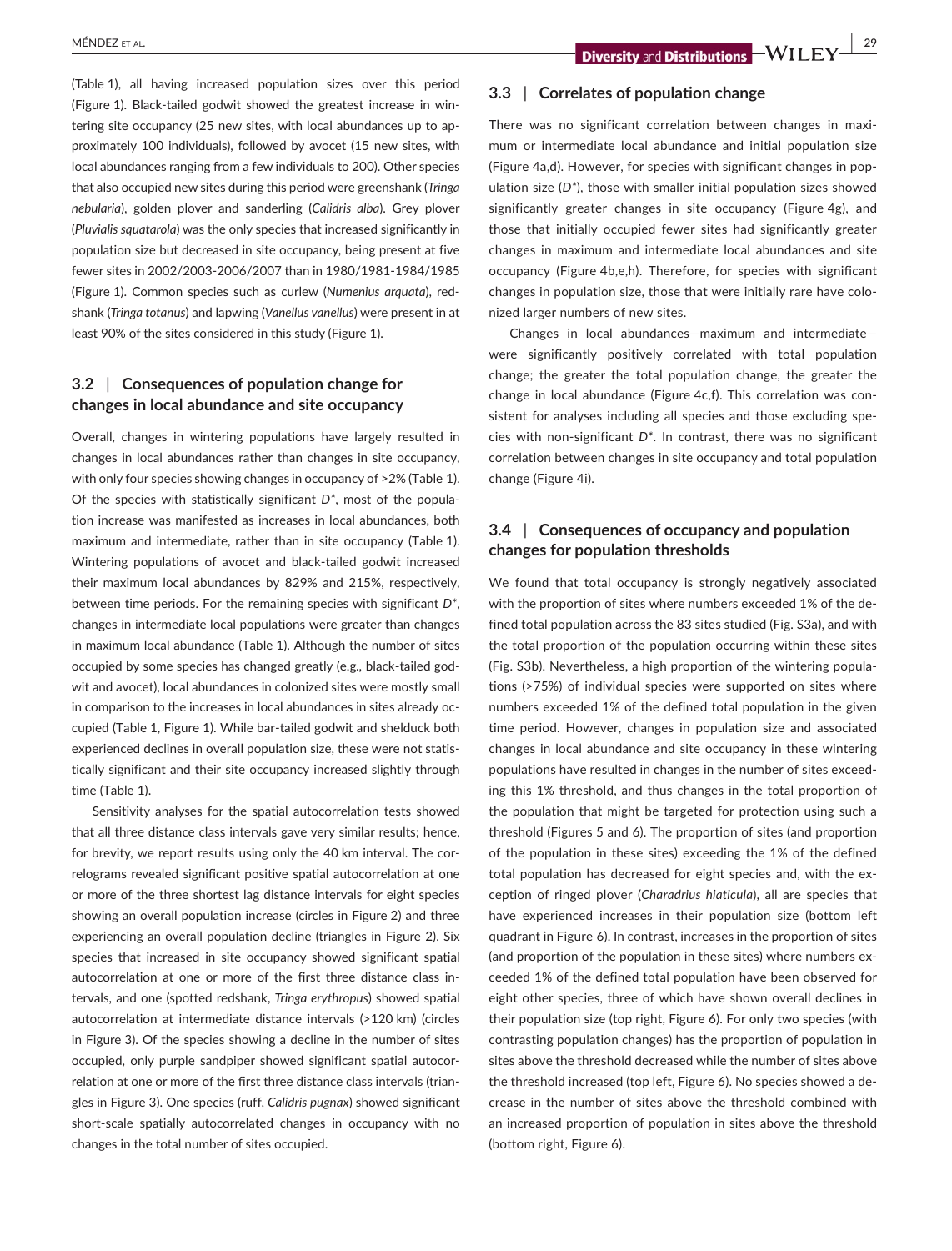

Distance classes (km)

FIGURE 2 Moran's I correlograms for the changes in species' local abundances. Only species with significant spatial autocorrelation at one or more of the three shortest lag distance intervals are shown. For species showing an overall population increase, significant spatial autocorrelation is indicated with black filled circles, while for species showing an overall population decline, significant autocorrelation is indicated with black filled triangles

## **4** | **DISCUSSSION**

# **4.1** | **Consequences of population change for species distribution and local abundances**

The substantial variability in population changes of waterbird species wintering across Britain over the last 40 years provides an unusual opportunity to assess the consequences for local abundance and distribution at large spatial scales. Most species have undergone increases in population abundance, and our analyses reveal that this has primarily lead to increases in local abundance rather than in site occupancy. In addition, for species in which ranges have expanded, increases in site occupancy were always accompanied by increases in local abundance in occupied sites. Thus, population changes in these systems are largely manifested as changes in local abundance, and changes in site occupancy typically only follow substantial changes in abundance. Our findings are consistent with broader theory and evidence concerning temporal intraspecific abundance–occupancy relationships (Borregaard & Rahbek, 2006; Gaston et al., 2000). Notably, weaker intraspecific relationships between abundance and occupancy change

are predicted for longer lived, site-faithful species such as wading birds, resulting in time-lags between changes in local abundances and eventual changes in occupancy of sites (Borregaard & Rahbek, 2010; Gaston et al., 1999).

Despite the large increase in number of sites occupied by some species (e.g., black-tailed godwit and avocet), the number of individuals occupying newly colonized sites was small in relation to the increases in local abundance in occupied sites. As shown for other waterbird species (Jackson, Kershaw, & Gaston, 2004a), site fidelity can strongly influence patterns of occupancy (e.g., Burton, 2000; Burton & Evans, 1997 and references therein), particularly given the potential life span of these birds (~7-40 years, British Trust for Ornithology, 2015). Site choice by individuals may also be influenced by the performance and abundance of conspecifics, resulting in aggregations around areas of abundant resources (Brown, Brown, & Danchin, 2000; Doligez, Danchin, Clobert, & Gustafsson, 1999; Jackson et al., 2004a). Thus, juvenile settlement decisions may be influenced by the distribution of conspecifics, resulting in increased local abundances rather than colonization of new sites (Gunnarsson, Gill, Newton, Potts, & Sutherland, 2005).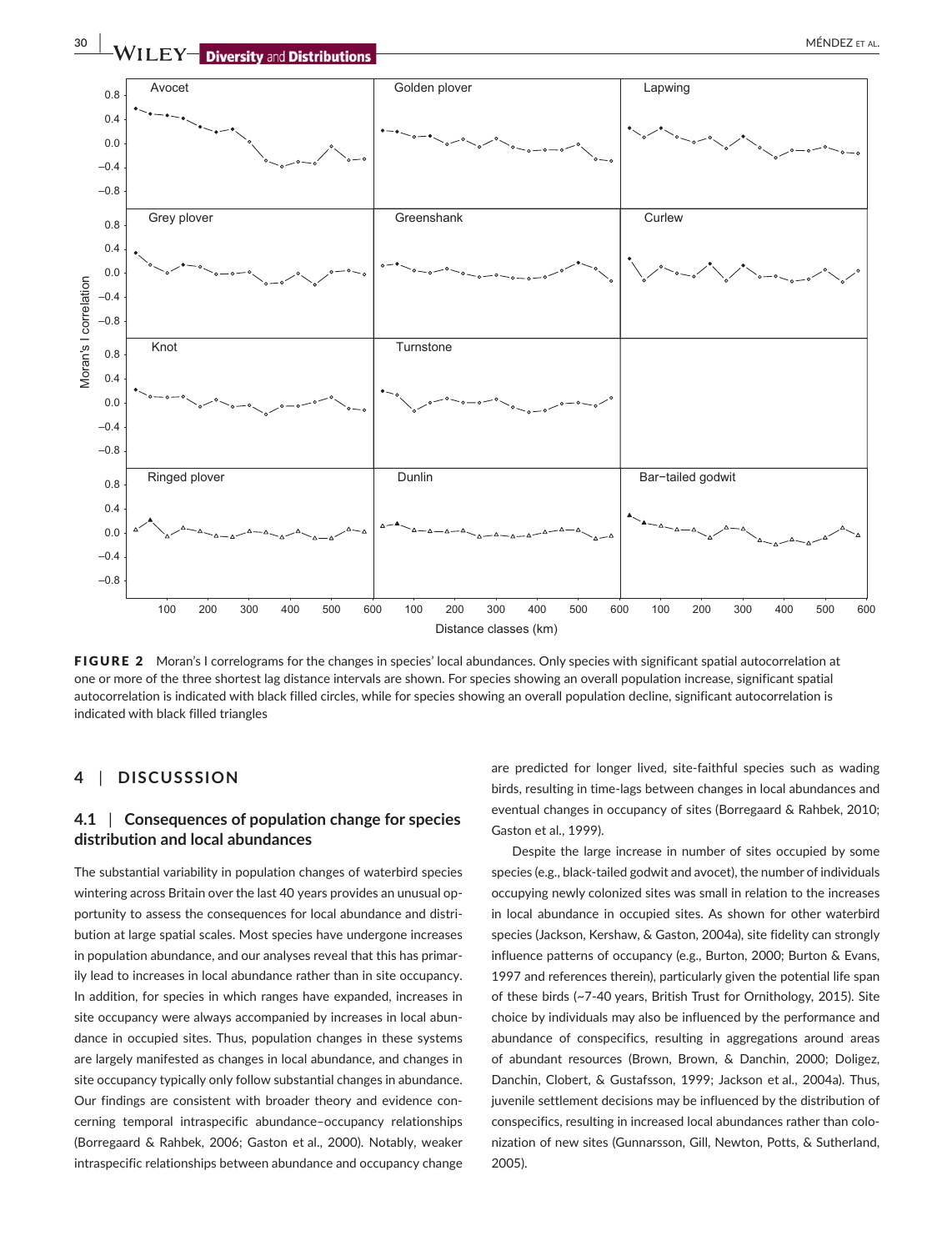

FIGURE 3 Moran's I correlograms for the changes in species' occupancy. Only species with significant spatial autocorrelation at one or more of the three shortest lag distance intervals are shown. For species that experienced increases in site occupancy, significant spatial autocorrelation is indicated with black filled circles, for species with decreases in occupancy, significant autocorrelation is indicated with black filled triangles, and for species with no changes in occupancy, significant autocorrelation is indicated with black filled diamonds

The extent of initial occupancy proved to be an important factor influencing patterns of change in local abundance and occupancy, as has been found elsewhere (Borregaard & Rahbek, 2006; Zuckerberg, Porter, & Corwin, 2009). While range expansions occurred in initially rare and narrowly distributed species (e.g., avocet), abundant and widespread species (e.g., lapwing) have changed little in occupancy but have increased in local abundances. This pattern would be expected as widespread species were already present across the majority of sites, and thus, the potential for colonization was limited (Gaston et al., 2000; Newton, 1997). However, it is worth noting that changes in distribution outside of the British wintering range may be occurring in some species (Maclean et al., 2008). Colonization of new sites is likely to be a density-dependent response to increases in population size. Patterns of change in abundance and occupancy are spatially non-independent at relatively short distances (0-120 km pairwise site distances) for the majority of species, suggesting that both increases in local abundance and colonization events tend to occur as a result of population spillover between neighbouring occupied sites or from occupied to neighbouring unoccupied sites, respectively. However, this does not necessarily imply that the factors driving the population changes are local, as changes in abundance and occupancy in winter may be a consequence of changes operating in the breeding season. For example, range expansion of black-tailed godwits has occurred on both the breeding and the wintering grounds (Gill et al., 2001; Gunnarsson et al., 2005), and strong links between breeding and nonbreeding locations mean that changes in one could be a consequence of changes in the other (Gunnarsson et al., 2005). Thus, in addition to density-dependent pressures, range expansion can depend on the amount and distribution of suitable areas, the distances over which individuals will disperse and the strength of links between breeding and non-breeding sites.

Five of the 19 species decreased in number between 1980/1981- 1984/1985 and 2002/2003-2006/2007, although these changes were not statistically significant. These decreases in the wintering population resulted primarily in declines in abundance at sites with maximum or intermediate local abundances, rather than reductions in site occupancy. Bar-tailed godwit (*Limosa lapponica*) and shelduck showed increases in site occupancy, suggesting a possible redistribution on their wintering grounds, whereas dunlin (*Calidris alpina*), ringed plover and purple sandpiper showed small declines in occupancy (local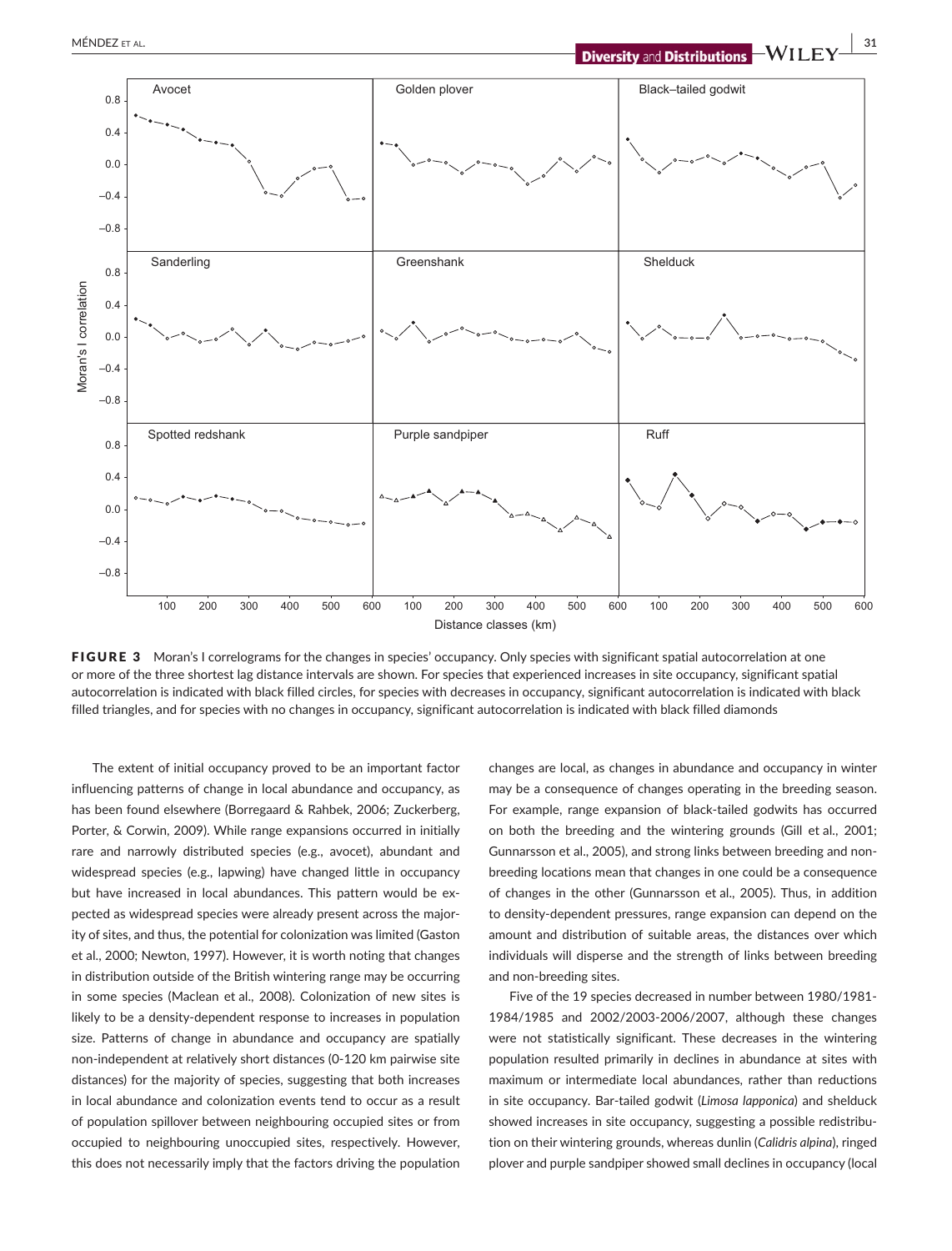

**FIGURE 4** *Top row: relationships between changes in maximum local abundance and (a) initial population abundance, (b) initial population* occupancy (ρ = −0.7, *n* = 9, *p* = .04) and (c) total population change (solid line, ρ = 0.86, *n* = 19, *p* < .001; dotted line, ρ = 0.93, *n* = 9, *p* < .001). *Middle row*: relationships between changes in intermediate local abundance and (d) initial population abundance, (e) initial population occupancy (ρ = −0.73, *n* = 9, *p* = .03) and (f) total population change (solid line, ρ = 0.93, *n* = 19, *p* < .001; dotted line, ρ = 1, *n* = 9, *p* < .001). *Bottom row*: Relationships between changes in site occupancy and (g) initial population abundance (ρ = −0.7, *n* = 9, *p* = .03), (h) initial population occupancy (ρ = −0.78, *n* = 9, *p* = .01) and (i) total population change. Black solid lines show the correlation when all the species are included, while dotted lines show the correlation when only species with statistically significant change in  $D^*$  are analysed (filled circles). Open circles are species with no statistically significant change in D\* (see Table 1 for details)

extinction on one site only) in the latter period. This study spans a time period of 26 years, which might be insufficient to capture many local extinctions, given the longevity of wader species, their typically high levels of fidelity to wintering sites, and thus, the likelihood that changes in distributions result primarily from differential juvenile settlement and survival. According to the extinction debt concept, local extinction may occur with delay following an environmental perturbation (Tilman, May, Lehman, & Nowak, 1994), and long-lived species would be expected to show a longer time-lag between declines in local abundances and loss of site occupancy (reviewed in Kuussaari et al., 2009). That such lagged effects potentially explain the weak linkage between changes in abundance and occupancy observed here highlights the importance of population monitoring programmes to detect not only losses in site occupancy but the early warnings that declines in abundance within and across sites represent. While site fidelity and longevity mean that it is very likely that small populations will persist at traditional wintering sites for an extended time, it also means that

losses in site occupancy will be slower to reverse for species sharing these life histories. Indeed, theory predicts that, whether delayed or otherwise, the two-way causality between falling population numbers and declining range occupancy means species under either pressure face a "double jeopardy" (Borregaard & Rahbek, 2010; Gaston et al., 1999).

# **4.2** | **Consequences of population change for site protection**

The SPA network in Britain protects high proportions of the British populations of many wader species (Baker & Stroud, 2006; Jackson, Kershaw, & Gaston, 2004b). However, our study shows that although a high proportion of the wintering populations (>75%) of these species were supported on sites where numbers exceeded 1% of the defined total populations in the given periods, the proportion of sites (and the proportion of the population in these sites) where numbers exceeded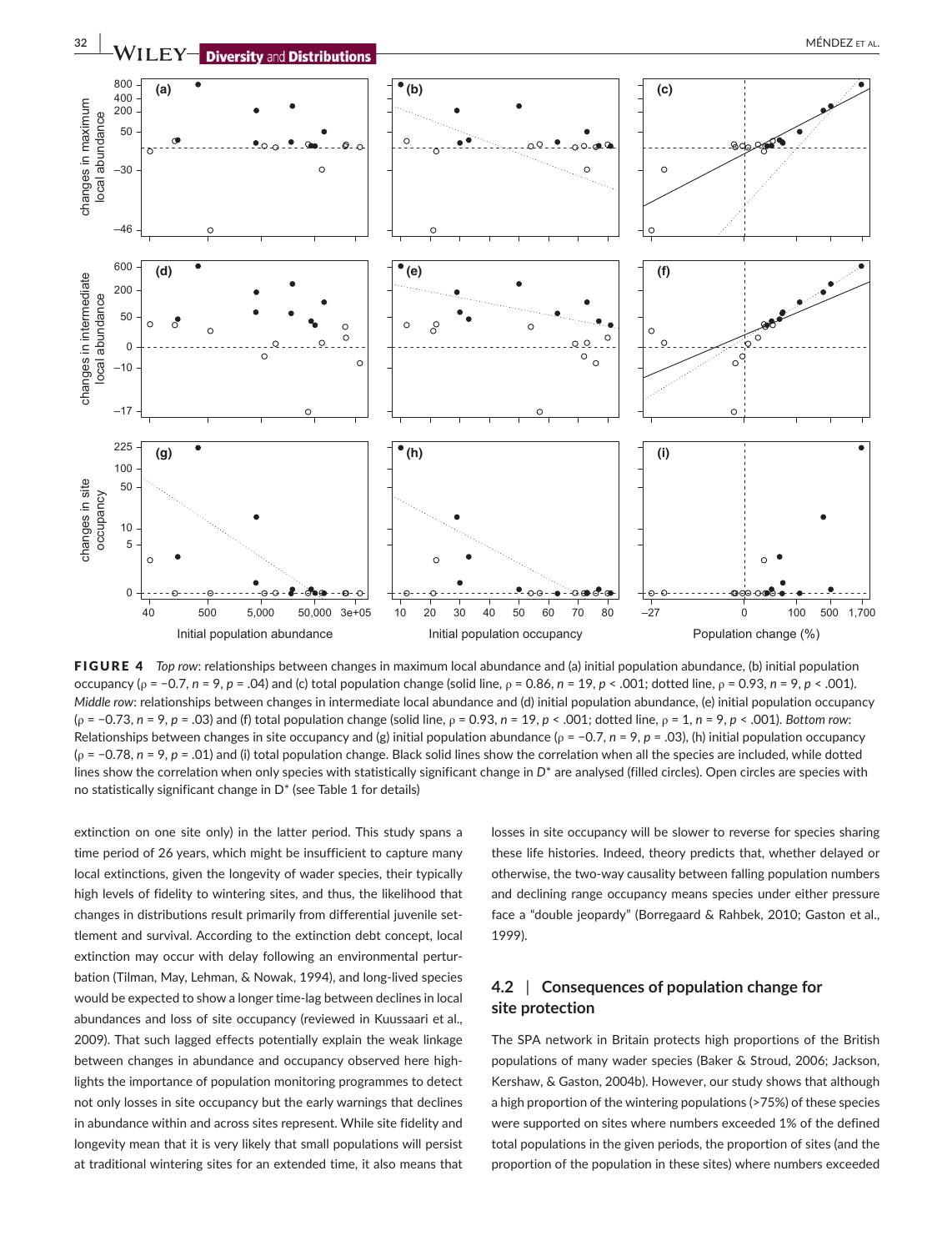

FIGURE 5 Changes in the proportion of (a) sites supporting at least 1% of the total population of wintering waders in Britain considered and (b) the proportion of the population on these sites in each time period. The dashed line is the line of unity. Species codes are given in Table 1



FIGURE 6 Changes in the proportion of sites supporting at least 1% of the total population of wintering waders in Britain considered in relation to changes in the proportion of the population on these sites in each time period. Species codes are given in Table 1

1% has decreased for some species, particularly those in which wintering population sizes have increased. Despite a strong negative interspecific trend, the varying directions of intraspecific temporal change among species cautions against concluding that intraspecific increase in occupancy always leads to lower percentages of sites and populations protected using population thresholds. Nevertheless, it must be the case that with increase in occupancy comes an increased probability that more sites will fall below 1% of total population. The finding that four of the five species with the largest percentage increases in occupancy (avocet, black-tailed godwit, greenshank and sanderling) show among the largest decreases in the percentage of sites, and populations within sites, exceeding the 1% threshold, supports this idea. Changes in levels of protection will also depend on changes in the shape of ROAPs, and hence, how population change alters the evenness of distribution of abundances across sites.

Spatial non-independence of changes in abundance and occupancy suggests that site colonization may largely be a function of changes in abundance in neighbouring sites, rather than sites being colonized according to their environmental conditions. This indicates that neighbouring sites, irrespective of 1% thresholds, provide important connectivity that may help to maintain long-term population stability. However, if newly colonized sites are, on average, of lower quality than occupied sites (Gill et al., 2001), then population increases and associated spillover could result in occupied sites dipping below 1% threshold levels that have been revised upwards as a result of total population increase. Regular reviewing of population estimates will help to ensure that changes in designations only follow sustained changes in abundance and distribution.

As population declines tend to be manifested in declines in local abundance rather than range contraction, the number of sites exceeding the 1% threshold is likely to depend on the variation in rates of decline in local abundance between sites. Similar declines in abundance across all sites would have little impact on the number of sites exceeding the threshold, while sharp declines in sites with relatively small populations could result in those sites no longer exceeding the threshold for designation. In our study, population declines have primarily occurred in highly abundant species and have not been sufficient to reduce local abundances below the threshold. However, the decline observed in ringed plover numbers led to a reduction of both the number of sites and the proportion of the population present in sites exceeding the threshold, and hence, this declining population could risk losing protection at those sites even while experiencing a decline. In practice, the protected status of sites will only rarely be altered by species no longer occurring in sufficient numbers, because sites are typically designated for many species. However, removal of species from site designations could reduce the capacity for statutory agencies to resource and implement conservation actions aimed at those species.

In conclusion, our study provides insights into how local abundance and site occupancy change in response to overall population change. While large changes in site occupancy are apparent for some of the species included here, changes in wintering populations have primarily resulted in changes in local abundance, and range expansion tends to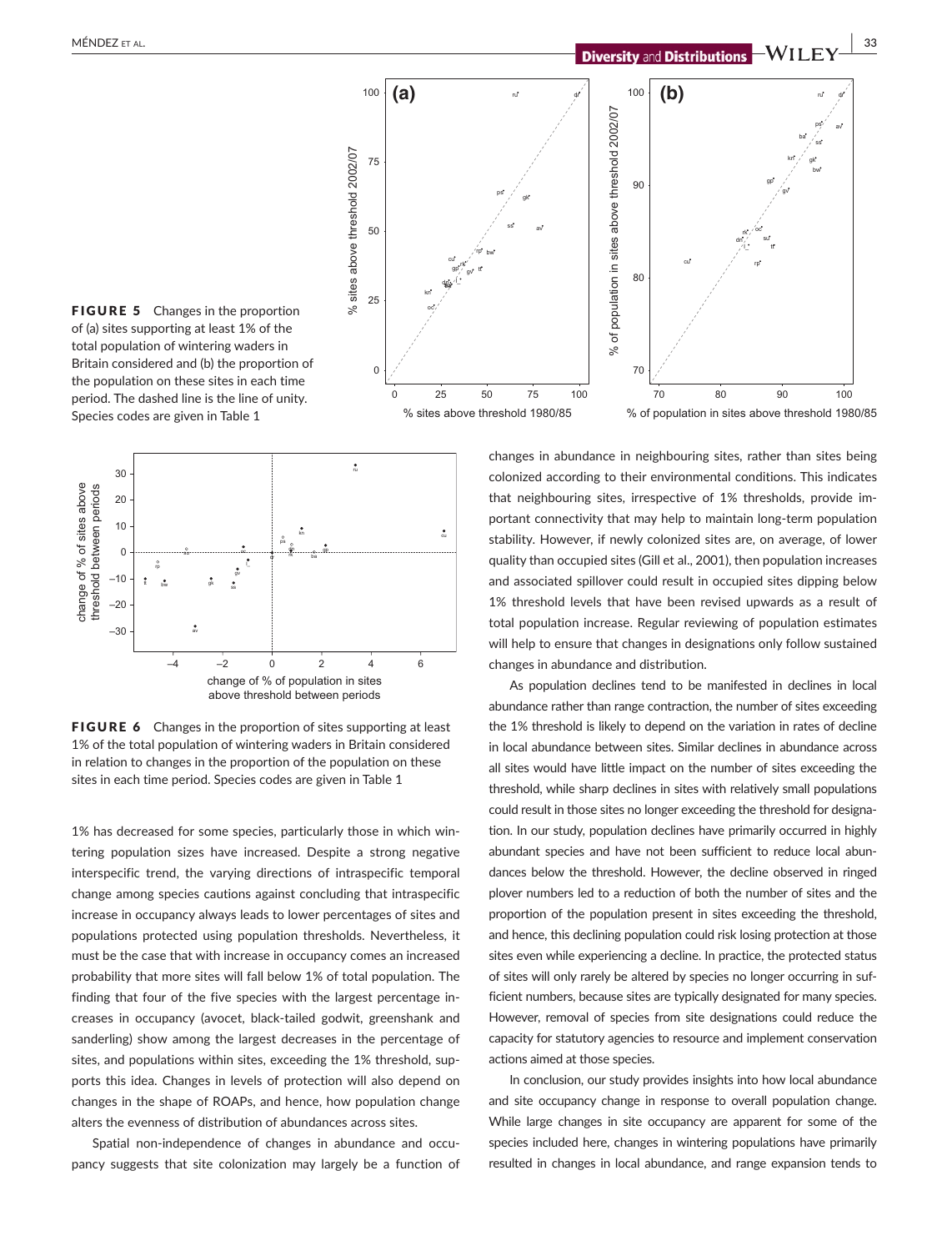**34 WILEY Diversity and Distributions** 

follow increases in local abundance. Habitat availability and site fidelity, along with species longevity, may explain the strong tendency for local population abundance to change much more than site occupancy. The response of such species to environmental change is therefore likely to be demographic rather than behavioural, reinforcing the need to understand density-dependent effects as range change mechanisms. Given the statutory importance of maintaining waterbird populations in designated protected areas, it is important to maintain surveys for identifying changes in local abundances and distribution that are likely to result from changes in total population size. Understanding the dynamic between population change, range change and changes in local abundance is key for understanding the effectiveness of site protection criteria and for targeting of conservation actions.

## **ACKNOWLEDGEMENTS**

Our particular thanks are due to all the volunteer observers who have undertaken WeBS counts. We also thank C.A. Morrison and G.E Austin for discussions about the study, Diego Pavón-Jordán and three anonymous referees for their helpful comments. This study forms part of a UEA Case studentship in partnership with the BTO. JAA was supported by FCT (SFRH/BPD/91527/2012) and JAG by NERC (NE/ M012549/1).

#### **DATA ACCESSIBILITY STATEMENT**

Count data used were provided by the Wetland Bird Survey (WeBS), a partnership scheme of the British Trust for Ornithology, Royal Society for the Protection of Birds and the Joint Nature Conservation Committee, in association with Wildfowl & Wetlands Trust. These data are available from the British Trust for Ornithology ([www.bto.](http://www.bto.org) [org](http://www.bto.org)).

#### **ORCID**

*Verónica Ménde[z](http://orcid.org/0000-0001-9476-4666)* <http://orcid.org/0000-0001-9476-4666> *Jennifer A. Gill* <http://orcid.org/0000-0003-0167-6857> *José A. Alves* <http://orcid.org/0000-0001-7182-0936>

#### **REFERENCES**

- Baker, H., & Stroud, D. (2006). Establishment of a UK network of Special Protection Areas for waterbirds: The SPA review and future directions. In G. Boere, C. Galbraith, & D. Stroud (Eds.), *Waterbirds around the world* (pp. 675–679). The Stationery Office, Edinburgh, UK.
- Bartón, K. A., Phillips, B. L., Morales, J. M., & Travis, J. M. J. (2009). The evolution of an "intelligent" dispersal strategy: Biased, correlated random walks in patchy landscapes. *Oikos*, *118*, 309–319.
- Bellard, C., Bertelsmeier, C., Leadley, P., Thuiller, W., & Courchamp, F. (2012). Impacts of climate change on the future of biodiversity. *Ecology Letters*, *15*, 365–377.
- Bjornstad, O. N. (2016) Package "ncf": Spatial Nonparametric Covariance Functions. 1–42.
- Borregaard, M. K., & Rahbek, C. (2006). Prevalence of intraspecific relationships between range size and abundance in Danish birds. *Diversity and Distributions*, *12*, 417–422.
- Borregaard, M. K., & Rahbek, C. (2010). Causality of the relationship between geographic distribution and species abundance. *The Quarterly Review of Biology*, *85*, 3–25.
- British Trust for Ornithology (2015) Retrieved from [http://www.bto.org/](http://www.bto.org/about-birds/birdfacts) [about-birds/birdfacts](http://www.bto.org/about-birds/birdfacts).
- Brown, C. R., Brown, M. B., & Danchin, E. (2000). Breeding habitat selection in cliff swallows: The effect of conspecific reproductive success on colony choice. *Journal of Animal Ecology*, *69*, 133–142.
- Burton, N. H. K. (2000). Winter site-fidelity and survival of Redshank *Tringa totanus* at Cardiff, south Wales. *Bird Study*, *47*, 102–112.
- Burton, N. H. K., & Evans, P. R. (1997). Survival and winter site-fidelity of Turnstones. *Bird Study*, *3657*, 35–44.
- Collins, C. D. (2009) *Population and community responses to anthropogenic environmental changes*. Unpublished PhD Thesis: University of Kansas.
- Collins, C. D., Holt, R. D., Foster, B. L., Ollins, C. A. D. C., & Olt, R. O. D. H. (2009). Patch size effects on plant species decline in an experimentally fragmented landscape. *Ecology*, *90*, 2577–2588.
- Doligez, B., Danchin, E., Clobert, J., & Gustafsson, L. (1999). The use of conspecific reproductive success for breeding habitat selection in a noncolonial, hole-nesting species, the collared flycatcher. *Journal of Animal Ecology*, *68*, 1193–1206.
- Drewitt, A. L., Whitehead, S., & Cohen, S. (2015) *Guidelines for the Selection of Biological SSSIs. Part 2: Detailed Guidelines for Habitats and Species Groups. Chapter 17 Birds*. Joint Nature Conservation Committee, Peterborough.
- Frost, T. M., Austin, G. E., Calbrade, N. A., Holt, C. A., Mellan, H. J., Hearn, R. D., … Balmer, D. E. (2016) *Waterbirds in the UK 2014/15: The Wetland Bird Survey. BTO, RSPB and JNCC, in association with WWT*. Thetford, England: British Trust for Ornithology.
- Gaston, K. J., Blackburn, T. M., Greenwood, J. D., Gregory, R. D., Quinn, R. M., & Lawton, J. H. (2000). Abundance-occupancy relationships. *Journal of Applied Ecology*, *37*(Suppl. 1), 39–59.
- Gaston, K. J., Blackburn, T. M., & Gregory, R. D. (1999). Intraspecific abundance-occupancy relationships: Case studies of six bird species in Britain. *Diversity and Distributions*, *5*, 197–212.
- Gaston, K. J., Blackburn, T. M., & Lawton, J. H. (1997). Interspecific abundance-range size relationships: An appraisal of mechanisms. *Journal of Animal Ecology*, *66*, 579–601.
- Gill, J. A., Norris, K., Potts, P. M., Gunnarsson, T. G., Atkinson, P. W., & Sutherland, W. J. (2001). The buffer effect and large-scale population regulation in migratory birds. *Nature*, *412*, 436–438.
- Gregory, R. D. (1998). An intraspecific model of species' expansion, linking abundance and distribution. *Ecography*, *31*, 92–96.
- Gunnarsson, T. G., Gill, J. A., Newton, J., Potts, P. M., & Sutherland, W. J. (2005). Seasonal matching of habitat quality and fitness in a migratory bird. *Proceedings. Biological Sciences*, *272*, 2319–2323.
- Hanski, I. (1991). Single-species metapopulation dynamics: Concepts, models and observations. *Biological Journal of the Linnean Society*, *42*, 17–38.
- Jackson, S. F., Kershaw, M., & Gaston, K. J. (2004a). The buffer effect and the selection of protected areas for waterbirds in Britain. *Biological Conservation*, *120*, 137–143.
- Jackson, S. F., Kershaw, M., & Gaston, K. J. (2004b). The performance of procedures for selecting conservation areas: Waterbirds in the UK. *Biological Conservation*, *118*, 261–270.
- van de Kam, J., Ens, B. J., Piersma, T., & Zwarts, L. (2004). *Shorebirds: An Illustrated Behavioural Ecology*. Utrecht: KNNV Publishers.
- Kuussaari, M., Bommarco, R., Heikkinen, R. K., Helm, A., Krauss, J., Lindborg, R., … Steffan-Dewenter, I. (2009). Extinction debt: A challenge for biodiversity conservation. *Trends in Ecology and Evolution*, *24*, 564–571.